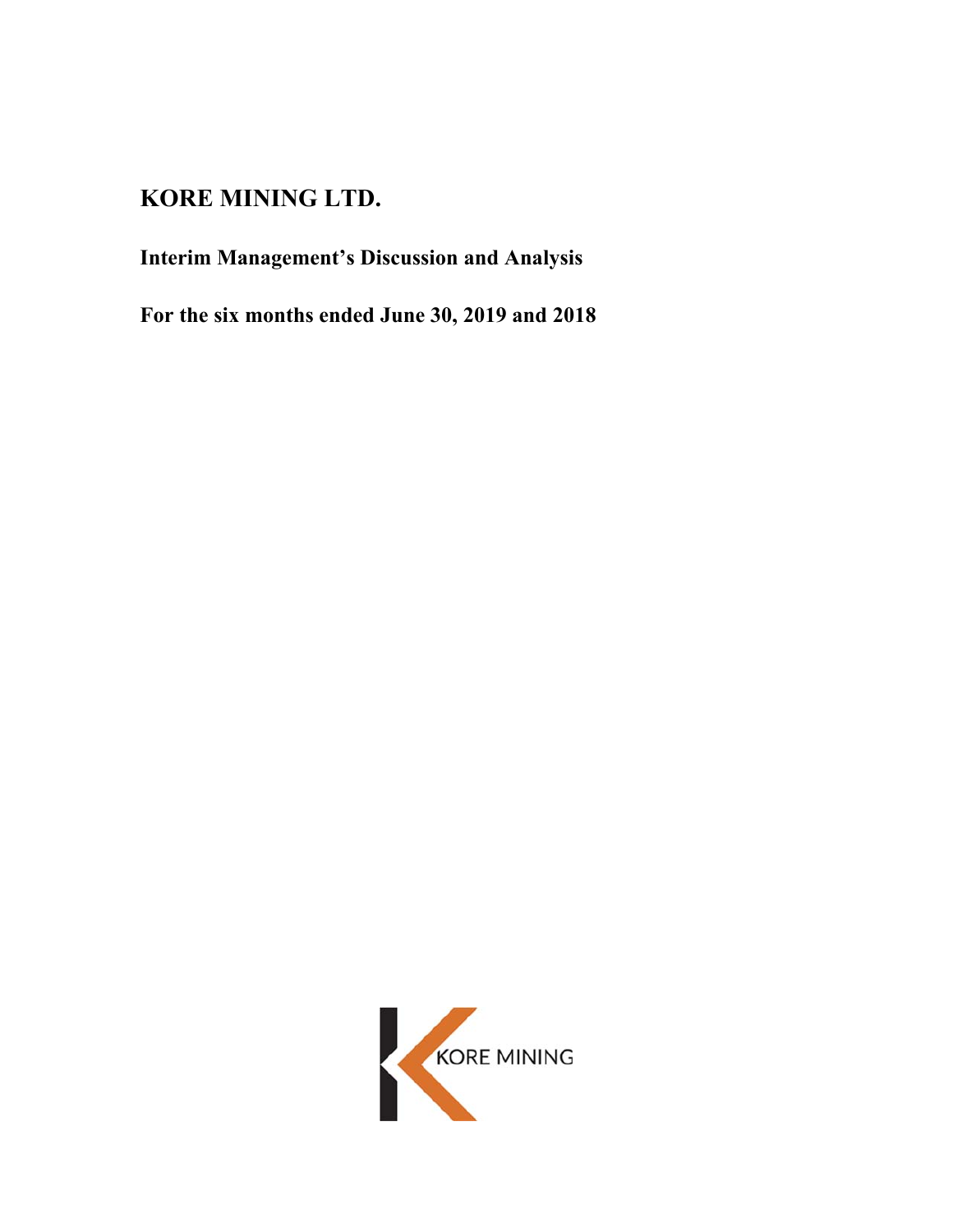The following Management's Discussion and Analysis ("MD&A"), prepared as of August 28, 2019, should be read together with the unaudited consolidated interim financial statements of KORE Mining Ltd. ("KORE Mining" or the "Company") for the six-month period ended June 30, 2019 and annual audited consolidated financial statements for the year ended December 31, 2018, and related notes thereto, which are prepared in accordance with International Financial Reporting Standards ("IFRS"). All amounts are stated in Canadian dollars unless otherwise indicated. The reader should be aware that historical results are not necessarily indicative of future performance.

# **Nature of Operations**

KORE Mining Ltd. (the "Company") is an exploration and development stage company that was formed through the amalgamation of Eureka Resources Inc. ("Eureka") and 1184938 BC Ltd (formerly Kore Mining Ltd.) ("Kore") in October 2018. More information on the amalgamation can be found on the Company's website at www.koremining.com and on SEDAR at www.sedar.com. The Company's head and registered office is located at Suite 2200, 885 West Georgia Street, Vancouver, British Columbia, V6C 3E8.

The Company's business is the acquisition, exploration and evaluation of primarily gold mineral properties located in North America. The Company's common shares are listed for trading on the TSX Venture Exchange ("TSX-V") as a Tier 2 issuer under the symbol "KORE". The Company's key projects are the Imperial Project and the Long Valley Project, both located in California and the FG and Gold Creek Projects in British Columbia

# **Overall Performance and Highlights**

The Company has generated no operating revenue to date. The Company relies on the issuance of common shares to finance the acquisition of and exploration and evaluation of its projects, and to provide general operating working capital.

During the three-month period ended June 30, 2019, the Company accomplished the following:

- Completed a funding from Macquarie Bank Ltd and its affiliates (collectively "Macquarie") for \$4.0 million ("Investment").
	- o As part of the Investment, Macquarie subscribed for 6,000,000 common shares of KORE at \$0.25 per share and acquired a 1% NSR royalty (the "Macquarie Royalty") on the Imperial Project; and
	- o Recorded a gain on the royalty sale of \$2.1 million
- Raised an additional \$300,000 in a private placement concurrent with the Macquarie financing; and
- Granted 150,000 options to the Chief Financial Officer at an exercise price of \$0.25 and term of 5 years.

Subsequent to the period ended June 30, 2019, the following events have taken place:

- Appointed of Scott Trebilcock as President, CEO and Director. Former CEO Mr. Adrian Rothwell remains a Director of the Company;
- Granted 2,600,000 options exercisable at \$0.27 per share and completed a \$100,000 private placement at \$0.25 per share as part of CEO's compensation package. The new CEO is the beneficial owner of 1,564,000 common shares of KORE;
- Attracted a \$3.0 million strategic investment from Mr. Eric Sprott through a private placement of 10,000,000 shares at \$0.30 per share which is subject to approval by the TSV.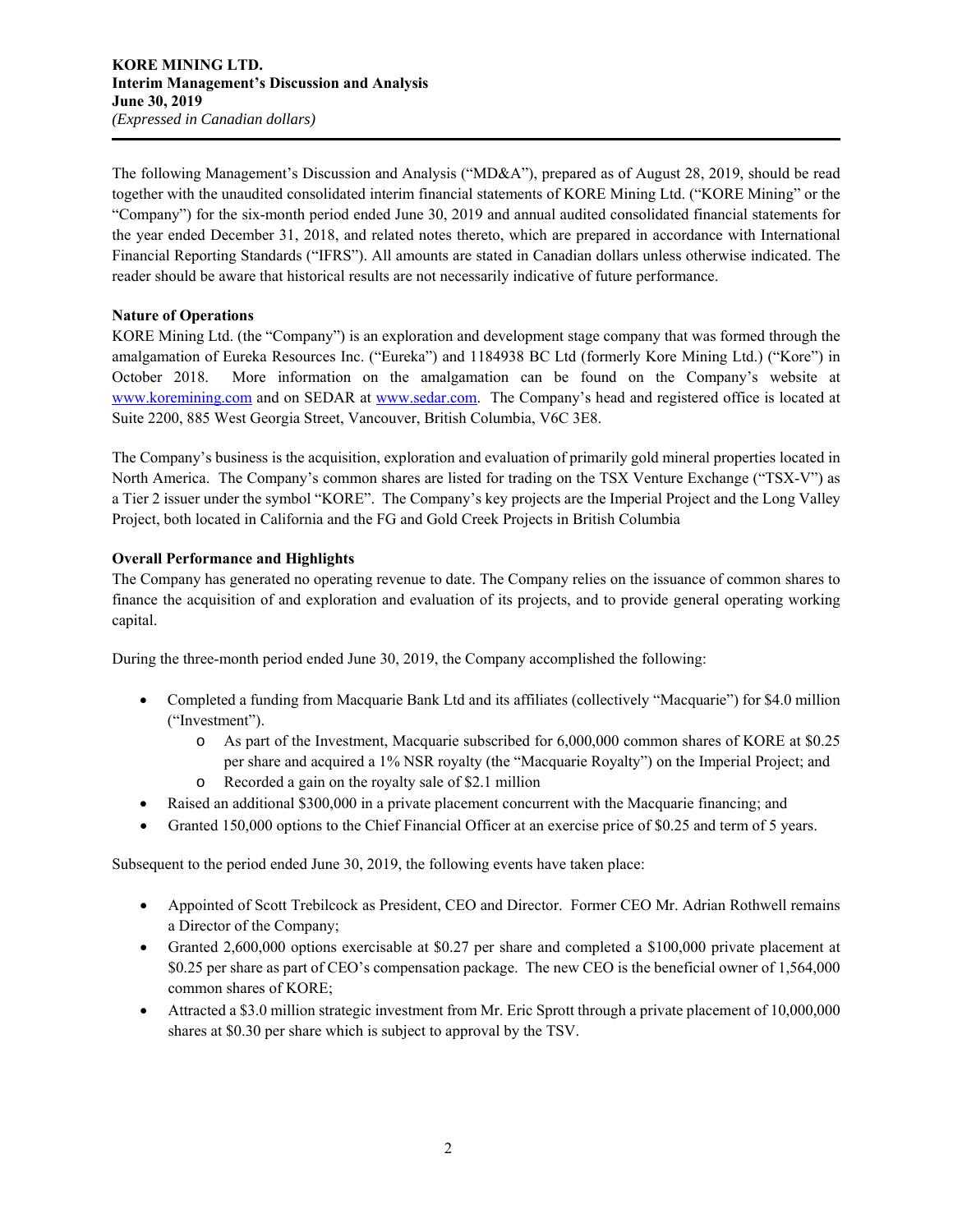### *Project Summaries*

## *Imperial, California, USA*

In March 2017, the Company purchased Imperial USA Corp. which owns the Imperial project ("Imperial") located in California. In settlement of the purchase price, the Company paid US\$50,000 which had been deposited previously with the Newmont Goldcorp (formerly Goldcorp) (the "Vendor") in November 2016 related to a Letter Agreement, and US\$100,000 on the date of closing the purchase. The agreement has provisions for two further payments to the Vendor, with US\$1,000,000 payable upon the announcement of a revised Preliminary Economic Assessment (PEA) or similar report and US\$1,000,000 payable 30 days after the date that gold is poured from ore the is mined from the related properties.

The Vendor retains a 1% net smelter return royalty on the property. The vendor has the option to receive shares in the Company in settlement of the remaining payments up to achieving a maximum 4.9% ownership interest in the Company, above which level further share consideration is at the option of the Company.

In addition, the Company has committed to incur US\$5 million on the Imperial Project on or before March 2022, the fifth anniversary of the date of the Imperial Purchase Agreement. If the Company does not incur these expenditures in this time, the Company must then pay US\$1,000,000 to the Vendor to retain ownership.

Imperial is located in Imperial County, southeastern California 26 miles northwest of the city of Yuma, Arizona, and 45 miles east-north-east of El Centro, California. The operating Mesquite Mine and the closed Picacho Mine are located roughly 10 miles to the west and east, respectively, and the closed American Girl Mine is about 8 miles south of the property.

Imperial consists of 370 lode claims, 281 millsite claims and 3 placer claims for a total of 654 claims covering a total area of approximately 5,721 acres. The claims are administered by the U.S. Bureau of Land Management ("BLM") on federally owned lands. The unpatented mining claims are all in good standing with all holding fees paid for the current year. The claims will remain in effect for as long as the claim holding fees are paid to both the U.S. government and the county. The claims must also be maintained by ensuring that the claim posts and location notices are properly upright and visible.

The Project was subject of a positive Glamis feasibility study in 1996. The study concluded that the mineralization is amenable to open pit, run-of-mine heap leach operations. Subsequent to the feasibility study, Glamis started permitting with the Bureau of Land Management, however Glamis never completed its permitting. The Company proposes to complete permitting studies and re-start permitting to advance the project.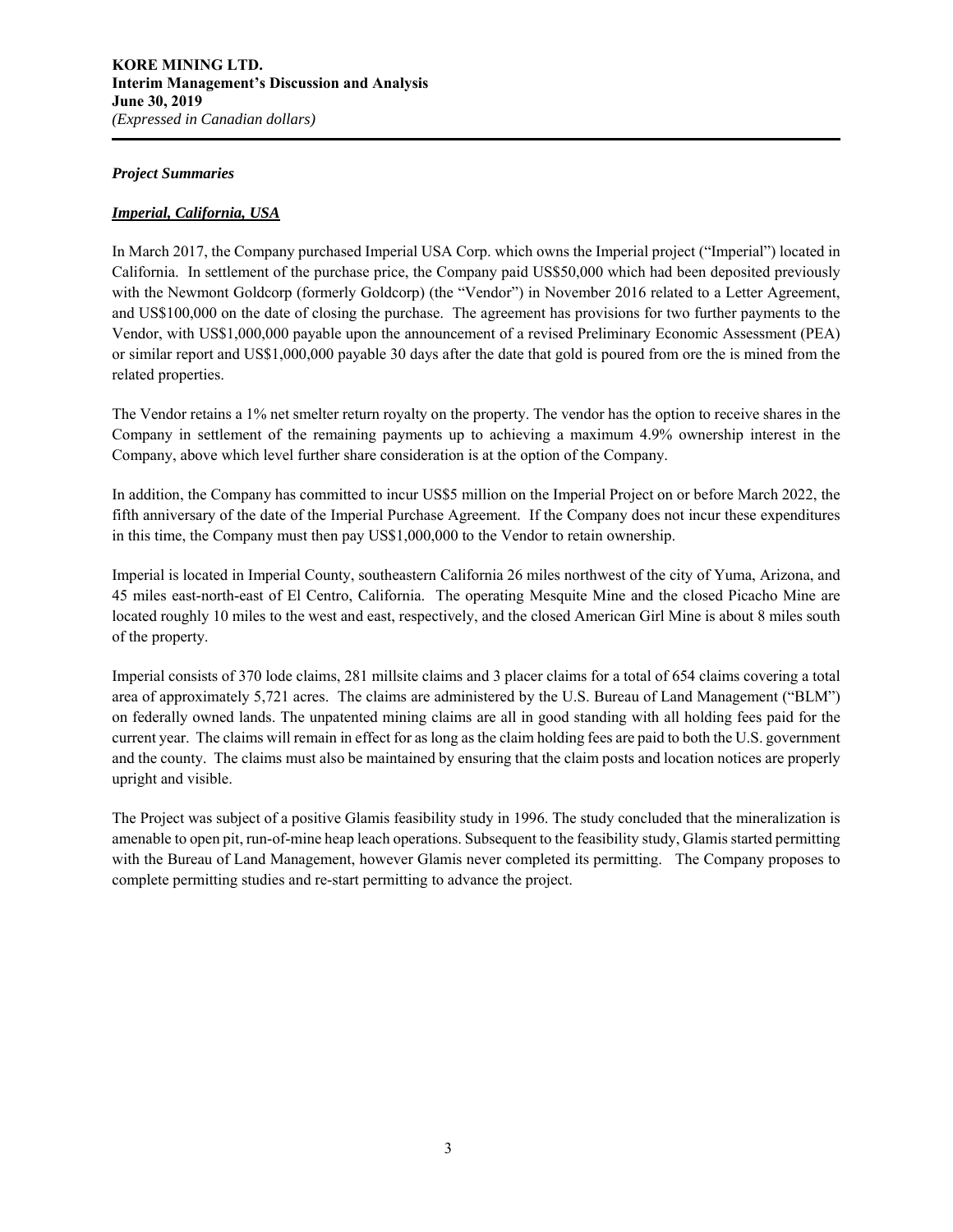$\overline{a}$ 

The project hosts a historic<sup>1</sup> oxide-only Proven & Probable Reserve of 89,567,000 tons @ 0.017 opt (0.53 g/t) for 1,486,000 oz Au<sup>2</sup>. In 2012, an updated historic NI43-101<sup>3</sup> on the Imperial project was prepared by Delta Gold, a former operator, as follows. The 2012 historic resource and PEA was completed by SRK and considers that resource blocks located within a conceptual pit envelope show "reasonable prospects for economic extraction". Historic mineral resources are reported at a cut-off grade ("COG") of 0.005 opt (0.16 g/t) and include all resource blocks above cut-off inside the conceptual pit shell.4

|           | Size (tonnes) | Grade $(g/t)$ | $Au$ (oz) | <b>Source</b>               | Au Cutoff $(g/t)$ |
|-----------|---------------|---------------|-----------|-----------------------------|-------------------|
| Indicated | 45,763,000    | 0.60          | 879,000   | 2012 Historic<br><b>PEA</b> | 0.17              |
| Inferred  | 76,334,000    | 0.53          | 1,298,000 | 2012 Historic<br><b>PEA</b> | 0.17              |

## **2012 SRK Historic Imperial Resource Estimate**

The claims are administered by the BLM on federally owned lands. The unpatented mining claims are all held by Imperial, and are in good standing with all holding fees paid for the current year. The claims will remain in effect for

 $<sup>1</sup>$  All estimates described above were prepared prior to 2000 and are presented herein merely as an item of historical interest with respect to the</sup> Imperial Project. There were a number of mineral resource estimates and associated mineral reserve calculations prepared on behalf of Glamis by the outside consulting group, Western States, during the period 1995 to 1998. It is believed that these estimates were not prepared in full compliance with the provisions included in National Instrument 43-101, as they do not clearly differentiate between Measured, Indicated, and Inferred categories of mineralization. Accordingly these estimates should not be relied upon. The Company has not done sufficient work to classify these historical estimates as current mineral resources or mineral reserves, and Kore is not treating these historical estimates as current mineral resources or mineral reserves.

<sup>2</sup> Western States Engineering Final Feasibility Study, April 1996. Prepared for Chemgold, Inc.

<sup>&</sup>lt;sup>3</sup> Imperial Project: Preliminary Economic Assessment Technical Report and PEA economic model October 26, 2012 ("2012 PEA") by Gordon Doerksen, P.Eng. Lois Boxill, P.Eng. et al of SRK Consulting (Canada) Inc. Prepared for ADR Capital Corp., Vancouver, BC.

<sup>&</sup>lt;sup>4</sup> The reader is cautioned that the above referenced "Historical Resource" is considered historical in nature and as such is based on prior data and reports prepared by previous property owners. The work necessary to verify the classification of this mineral resource estimate has not been completed and the resource estimate, therefore, cannot be treated as NI 43-101 current resource verified by a Qualified Person. There can be no assurance that any of the historical resources, in whole or in part, will ever become economically viable.

Mineral Resources are not mineral Reserves and do not have demonstrated economic viability. There is no certainty that all or any part of the mineral Resource will be converted into mineral Reserves. The estimate of mineral resources may be materially affected by environmental, permitting, legal, title, taxation, sociopolitical, marketing, or other relevant issues.

The historical mineral resources in this management's discussion and analysis were estimated using the Canadian Institute of Mining, Metallurgy and Petroleum (CIM), CIM Standards on Mineral Resources and Reserves, Definitions and Guidelines prepared by the CIM Standing Committee on Reserve Definitions and adopted by CIM Council. Imperial Mineral Historical Resource Estimation Parameters: a) Grade estimation is based on assay samples composited to 20ft intervals. Grade capping thresholds were determined following a detailed statistical analysis of the data for the entire mineralized domains varied from 0.02 to 0.2 ounces per ton (opt) gold (Au). b) Resource model grade blocks were estimated using Gemcom GEMSTM modeling software based on a traditional wireframe interpretation constructed from a sectional interpretation of drilling data. c) The database for the Imperial model consisted of 349 RC holes totalling 190,134 feet of drilling. A total of 36,361 analyses were considered for use in the resource estimate. d) The modelled gold mineralized zone was subdivided into three domains displaying different strike or dip directions with a total length of 3,200 ft, width up to 800ft and average thickness of 85ft in the East area and 1,200ft in length, 1,000ft in width and average thickness of 90ft to 120ft in the West area, dipping from 5 to 35 degrees e) A bulk density value of 0.077 ton per cubic foot was used and derived from 9 core holes consisting of 32 samples collected in a 1994 and 1995 drilling program.

Mineral resources were reported within an optimized pit shell using a gold price of US\$1,400/oz with a process recovery of 80%. g) Process costs used were US\$1.50/ton and G&A was US\$0.40/ton. Open pit mining costs were US\$1.20/ton and sustaining capex was US\$0.50/ton with open pit slopes of 45 degrees.

The quantity and grade of reported Inferred resources in this estimation are uncertain in nature and there has been insufficient exploration to define these Inferred resources as an Indicated or Measured mineral resource and it is uncertain if further exploration will result in upgrading them to an Indicated or Measured mineral resource category.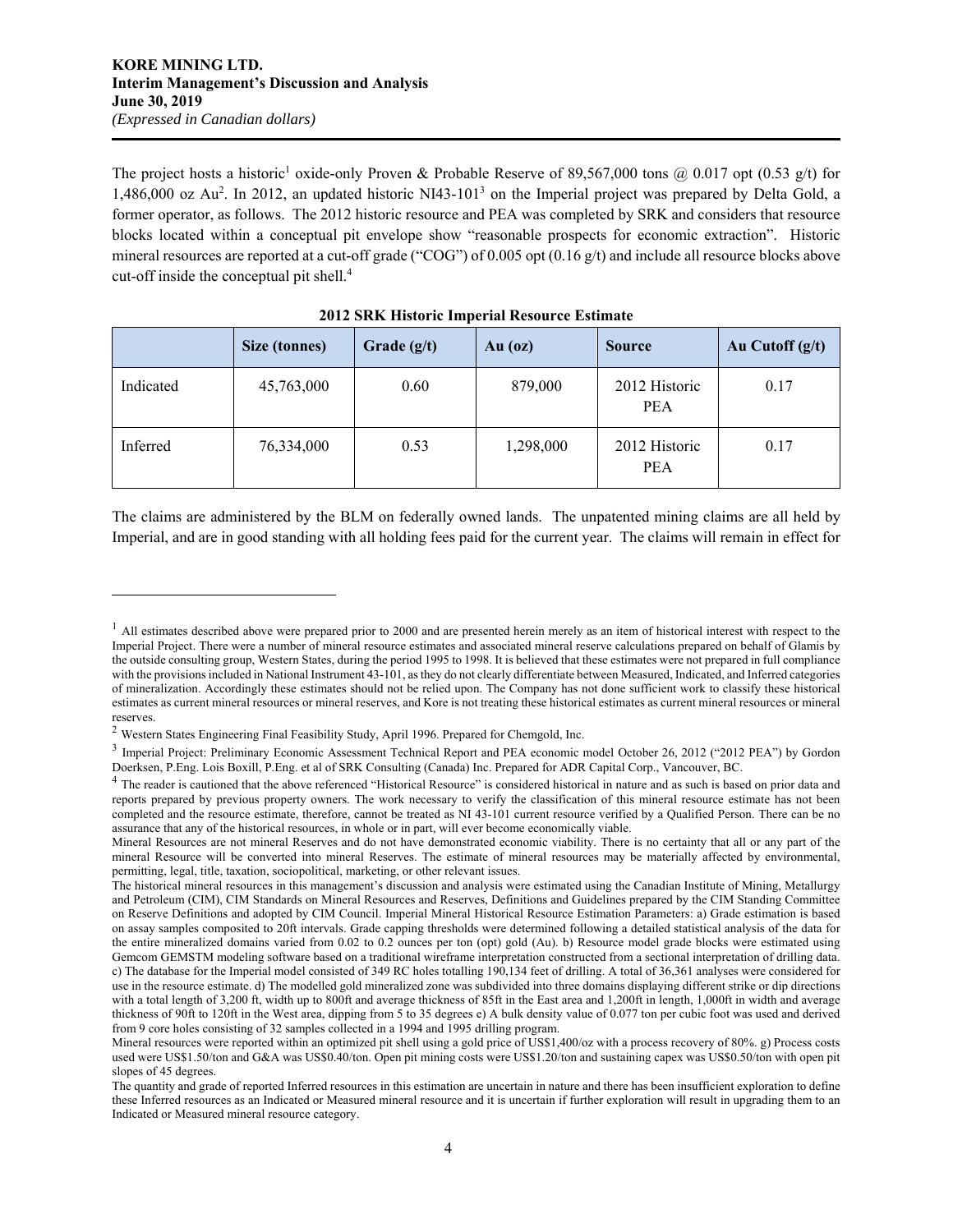as long as the claim holding fees are paid to both the U.S. government and the county. The claims must also be maintained by ensuring that the claim posts and location notices are properly upright and visible.

The property is 100% owned and not subject to any production royalties or encumbrances except for a 1% net smelter return royalty held by Newmont Goldcorp (formerly Goldcorp) and a 1% net smelter return royalty held by Macquarie Americas Corp. on any mineral production from the property.

# *Long Valley, California, USA*

1

On March 31, 2017 the Company purchased 95 mining claims in the Long Valley area of California from Vista Gold (the "Vendor"). Upon closing, the Company paid US\$350,000 with provisions in the agreement for further payments of US\$500,000 due 30 days after commencement of commercial production and US\$500,000 payable on the 12-month anniversary of the commencement of commercial production. The Vendor has the option to receive shares in the Company in settlement of the outstanding payments. The mining claims were subsequently transferred to the Company's subsidiary, Kore USA Ltd.

The Vendor retained a net smelter return royalty on the claims ("the Seller NSR"). The Seller NSR provides for a royalty of 0.5% on sale of production when the price of gold is under US\$1,400/oz, 1.0% when the price of gold is between US\$1,401 to US\$1,600/oz and 2.0% when the price of gold is above US\$1,600/oz. The Company has the option to purchase 1% of the royalty when the price of gold is above US\$1,600/oz for US\$2 million if purchased prior to the announcement of a feasibility study or US\$4 million if repurchased prior to commencement of commercial production. There is also a further 1% net smelter return royalty to Royal Gold on any gold production from the property. The property is not subject to any other production royalties or encumbrances.

The Long Valley Property is located in Mono County, east-central California, approximately 57 miles to the south of the town of Bridgeport and about 45 miles north of the town of Bishop, California. Both towns are connected by U.S. Highway 395, which passes a few miles west of the property. Access to the property from the highway is via a series of graded gravel roads. The claims are administered by the BLM on federally owned lands administered by the Inyo National Forest, U.S. Department of Agriculture. The surface rights in the area of the claims are owned by the U.S. government, with the area being subject to a surface grazing lease issued by the U.S. Forest Service.

In 2018, KORE commissioned an updated, pit-optimized resource estimate by Mine Development Associates ("MDA") in accordance with the CIM Standards. The resource estimate considered both a heap leach operation for oxide and transition material and a plant to recover sulfide material. Pit optimization parameters were developed for the different materials. Gold resources that are contained in a \$1,500 per ounce optimized pit were estimated by MDA for the Hilton Creek, Southeast, and South zones and are summarized in the table below<sup>5</sup>.

<sup>&</sup>lt;sup>5</sup> The scientific and technical information in this summary relating to the Long Valley Project is derived from, and in some instances is a direct extract from, and based on the assumptions, qualifications and procedures set out in, the technical report titled "*Technical Report and Resource Estimate for the Long Valley Project, Mono County, California*", with an effective date of April 25, 2018, prepared for the Company by Neil Prenn, P.E. and Steven I. Weiss, C.P.G. (together, the "**Authors**") of Mine Development Associates ("**MDA**") in accordance with NI 43-101 (the "**Technical Report**"). Such assumptions, qualifications and procedures are not fully described herein and the following summary does not purport to be a complete summary of the Technical Report. References to the "**property**" in this section refer to the Long Valley Project. Reference should be made to the full text of the Technical Report, which is available for review under Eureka's profile on SEDAR at www.sedar.com.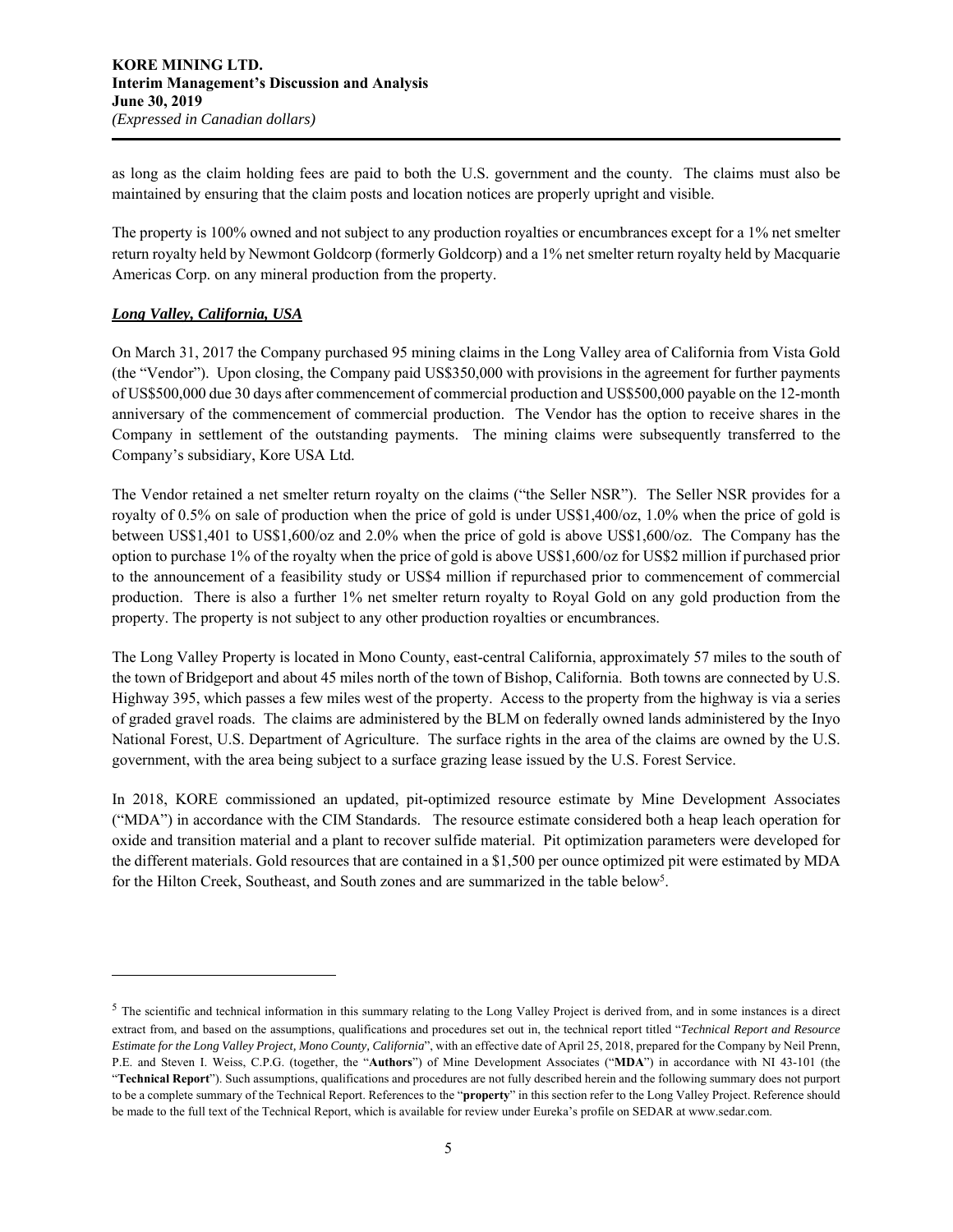|                      | Size (tonnes) | Grade $(g/t)$ | Au $(oz)$ | Au Cutoff $(g/t)$ |
|----------------------|---------------|---------------|-----------|-------------------|
| Measured             | 27,469,000    | 0.55          | 481,000   | $0.156^{6}$       |
| Indicated            | 39,332,000    | 0.61          | 766,000   | $0.156^6$         |
| <b>Total M&amp;I</b> | 66,801,000    | 0.58          | 1,247,000 |                   |
| Inferred             | 23,560,000    | 0.64          | 486,000   | $0.156^{6}$       |

**MDA Long Valley Resource Estimate, April 2018** 

Resources reported as oxide are the material situated above an oxide-sulfide boundary that was generally determined by recording the last occurrence of oxide minerals observed in the drill cuttings or core, and above a transition zone that occurs approximately between 150 and 200 feet (50 and 60 metres) below the surface. As such, not all material situated above this boundary can be considered as oxide in the context of metallurgical recovery, as it undoubtedly includes materials that will react differently metallurgically. The Company aims to develop a model that better defines the metallurgical characteristics of the deposit.

The unpatented mining claims are all held by Kore USA, and are in good standing with all holding fees paid for the current year. The claims will remain in effect for as long as the claim holding fees are paid to both the U.S. government and the county. The claims must also be maintained by ensuring that the claim posts and location notices are properly upright and visible.

# *FG Project, British Columbia, Canada*

The 100% owned FG property ("FG Project") is an orogenic gold and early stage gold-copper porphyry project located in the Cariboo region of British Columbia, Canada. FG Project is located at the headwaters of the Horsefly River, 50 kms east of Horsefly, B.C. and consists of 35 contiguous claims (13,008 hectares).

The FG Project property has a resource estimate completed by K.V.Campbell of ERSi Earth Resource Surveys Inc. and G.H. Giroux of Giroux Consultants Ltd. in July 2015.

 $\overline{a}$ 

 $6$  Oxide only. Transition and sulfide cut-off grade 0.187 g/t.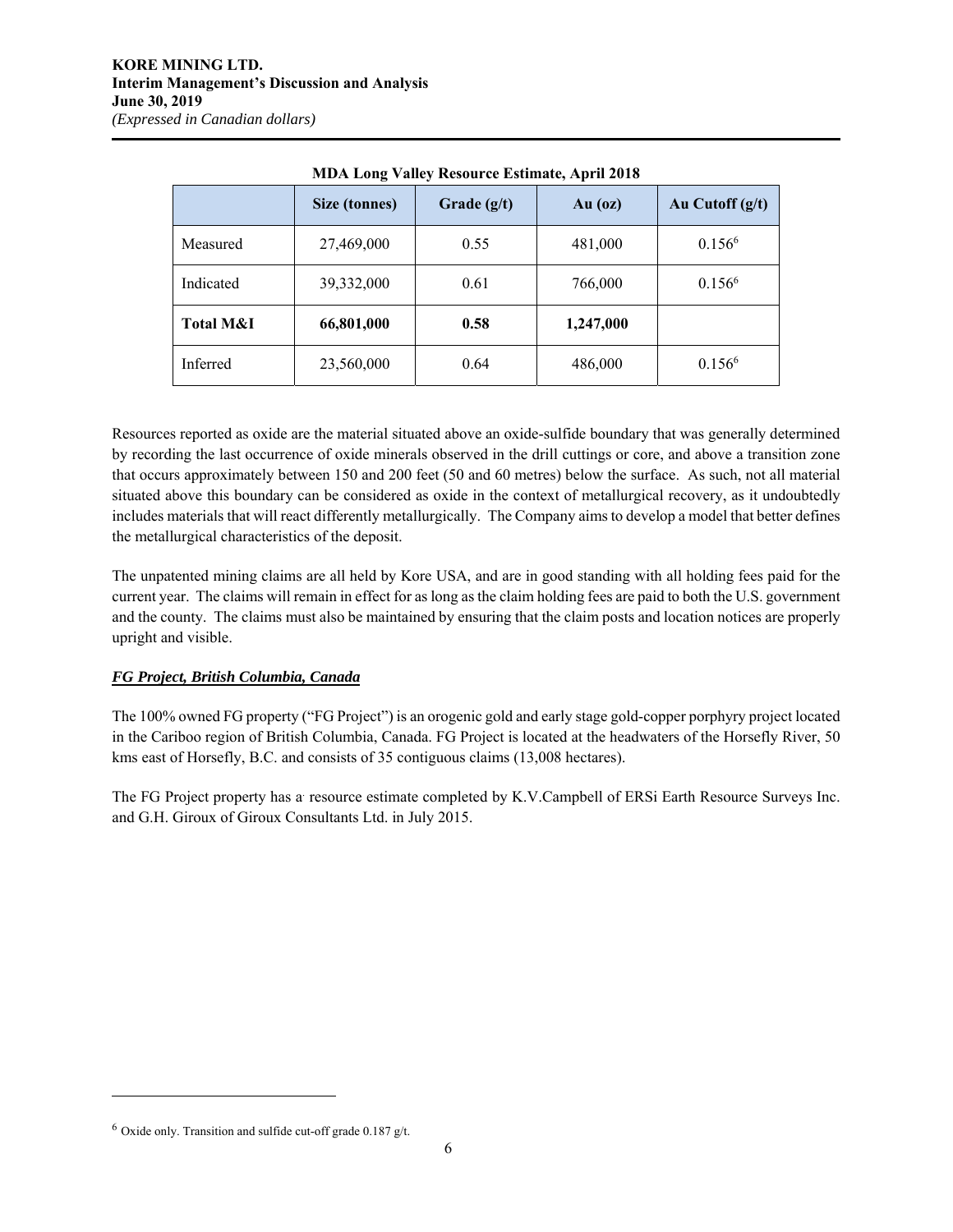|                      | <b>Size (tonnes)</b> | Grade $(g/t)$ | $Au$ (oz) | Au Cutoff $(g/t)$ |
|----------------------|----------------------|---------------|-----------|-------------------|
| Measured             | 5,600,000            | 0.81          | 145,000   | 0.50              |
| Indicated            | 9,570,000            | 0.76          | 231,000   | 0.50              |
| <b>Total M&amp;I</b> | 15,170,000           | 0.78          | 376,000   |                   |
| Inferred             | 27,493,000           | 0.72          | 634,900   | 0.50              |

**FG Project Resource Estimate, July 2015** 

Additional mineralization has been outlined over a 3 km strike length with five key zones of mineralization (NE Zone, Main Zone, SW Limb, Grouse Creek, Frasergold Creek) identified along a 10 km strike length of the sedimentary horizon. Further details on the gold resource can be found in "NI 43-101 Technical Report, Frasergold Exploration Project, Cariboo Mining Division, dated July 27, 2015" available on SEDAR or on the Company's website.

The Project has also yielded highly prospective gold-copper porphyry targets within an intrusion called the Nova Zone. The Nova Zone, potentially 3.5 km by 1 km, was discovered in 2018 through compilation of historic soil geochemistry, and airborne geophysical studies. 2018 drilling demonstrated semi-massive and massive copper and iron sulphides and intersected (hole DDH-18-002) over 32 metres of 0.52% copper equivalent, including 8.65 metres of 1.1% copper equivalent.<sup>7</sup> Gold grades as high as 5.70  $g/t$ , copper grades as high as 1.01%, and silver grades as high as 4.98 g/t were encountered in drill core.

# *Gold Creek Project, British Columbia, Canada*

 $\overline{a}$ 

The 100% owned Gold Creek project ("Gold Creek") is located 2 km NE of the town of Likely in the Cariboo - the heart of British Columbia's historic "Gold Rush" district. Gold Creek consists of 34 claims totalling 9,673 ha and approximately 8 km to the NW of the Spanish Mountain deposit. Access is from Likely by all-weather gravel road. The site has well developed infrastructure and is just 70km NE of Williams Lake, a major regional centre serviced by an airport and railway.

There is a 1% net smelter royalty on the property to a prior owner. The Company may purchase one-half of the royalty for \$1,000,000.

Compilation of historical drilling, soil sampling, and geophysics were completed by KORE in 2018. The Company determined that gold mineralization is closely correlated with elevated arsenic and contained within a greywacke rock unit. The higher-grade gold intercepts in drill holes within the projects "Camp Zone" show similarities to the highgrade zone of the nearby Spanish Mountain Gold Deposit (TSX Venture: SPA). A large portion of the resource and the highest grades at Spanish Mountain occur at the contact between the greywacke and argillites, similar to mineralization at Gold Creek.

Historic drilling at Camp Zone, based on gold in soils anomalies, from 2011 and 2017 confirmed large widths of mineralization in the silicified greywacke from surface with multiple higher-grade vein intercepts within a lower-

<sup>7</sup> Cu equivalent calculated using metals prices at April 29, 2019: USD\$1,278/oz Au, \$14.77/oz Ag, \$2.90/lb Cu.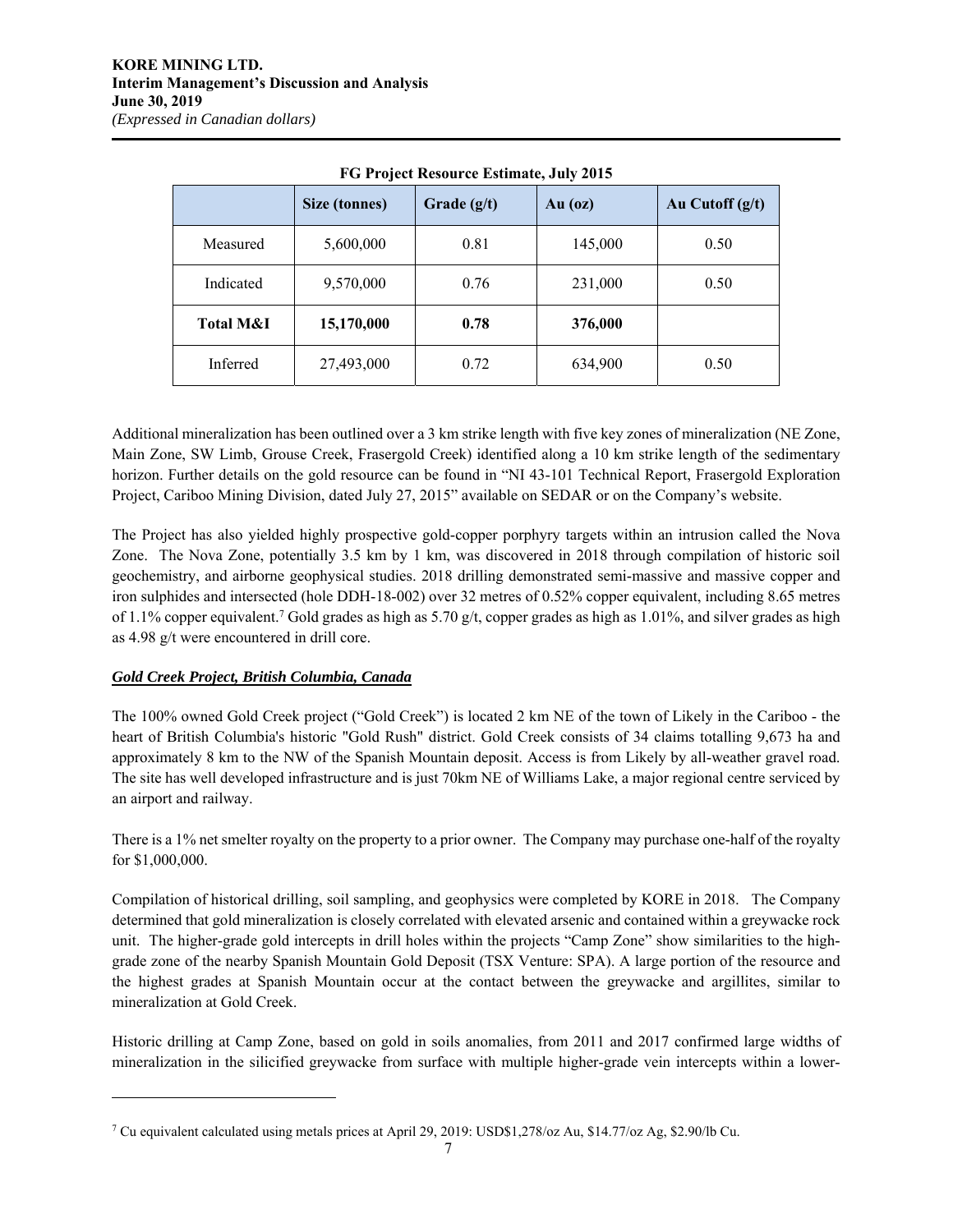grade halo. Intercepts included 1.5m of 13.4 g/t (GC11-27 10.7m to 12.2m), 9m of 5.5g/t (GC17-34 16.0m to 25.0m), including 1.5m of 18.0g/t, and 84.65m of 1.0g/t (GC17-35 85.85m to 170.50m).

Arsenic in soils indicates an 8.5km long NW-SE trend that is coincident with the NW-SE trending Camp Zone. KORE tested several arsenic anomaly targets in 2018 with four drill holes for 940 meters. All four of the holes encountered broad zones of alteration and mineralization within the greywacke, interbedded with argillites, mudstones, and conglomerates. Hole GC18-36 intercepted 25.7m of 1.3g/t, including 3 metres of 8.6g/t gold near surface and Hole GC18-39 intercepted 1.5m of 32.2 g/t gold, within an overall intercept of 9.0m of 5.8 g/t gold. Visible gold was observed in the 3rd (GC18-038) and 4th (GC18-039) hole. Maps, sections and a table of drill holes completed are available in KORE news releases dated November 13 and December 4, 2018.

The 2018 KORE drilling combined with historical trenching extends the Camp Zone to over 400 metres along strike and is open along both strike and at depth.

*David S. Smith, CPG, is the Company's designated independent Qualified Person for this MD&A within the meaning of National Instrument 43-101 and has reviewed and approved the technical information described herein.*

# **Exploration & Evaluation Expenses**

Following is a summary of accumulated acquisition costs and exploration and evaluation expenses by project for the six-month periods ended June 30, 2019 and 2018:

| As at June 30, 2019      | <b>Long Valley</b> | Imperial                 | <b>FG Gold-</b><br>Copper | <b>Gold Creek</b> |
|--------------------------|--------------------|--------------------------|---------------------------|-------------------|
| <b>Acquisition Costs</b> | 507,445            | $\overline{\phantom{a}}$ | 370.607                   | 498.136           |

| For the six-month period ended June 30,<br>2019 |  | <b>Long Valley</b> | <b>Imperial</b> | <b>FG Gold-</b><br>Copper |   | <b>Gold Creek</b> |
|-------------------------------------------------|--|--------------------|-----------------|---------------------------|---|-------------------|
| Exploration and evaluation expenses             |  |                    |                 |                           |   |                   |
| Assay and sampling                              |  | ۰                  | \$              | \$<br>3,755               | S |                   |
| Claim maintenance                               |  |                    | 17,317          |                           |   |                   |
| Community consultation                          |  |                    | 2,450           |                           |   |                   |
| Drilling                                        |  |                    |                 | 3,200                     |   |                   |
| Engineering, metallurgy and geotechnical        |  |                    | 2,831           | 2,450                     |   | 5,204             |
| Geographic information system                   |  | 6,723              | 1,021           |                           |   |                   |
| Permitting                                      |  |                    | 4,138           |                           |   |                   |
| Property taxes                                  |  | 3.201              | 13,379          |                           |   |                   |
| Travel                                          |  | 1,172              | 12,021          | 7.540                     |   | 183               |
|                                                 |  | 11.096             | 53,157          | 16.945                    |   | 5,387             |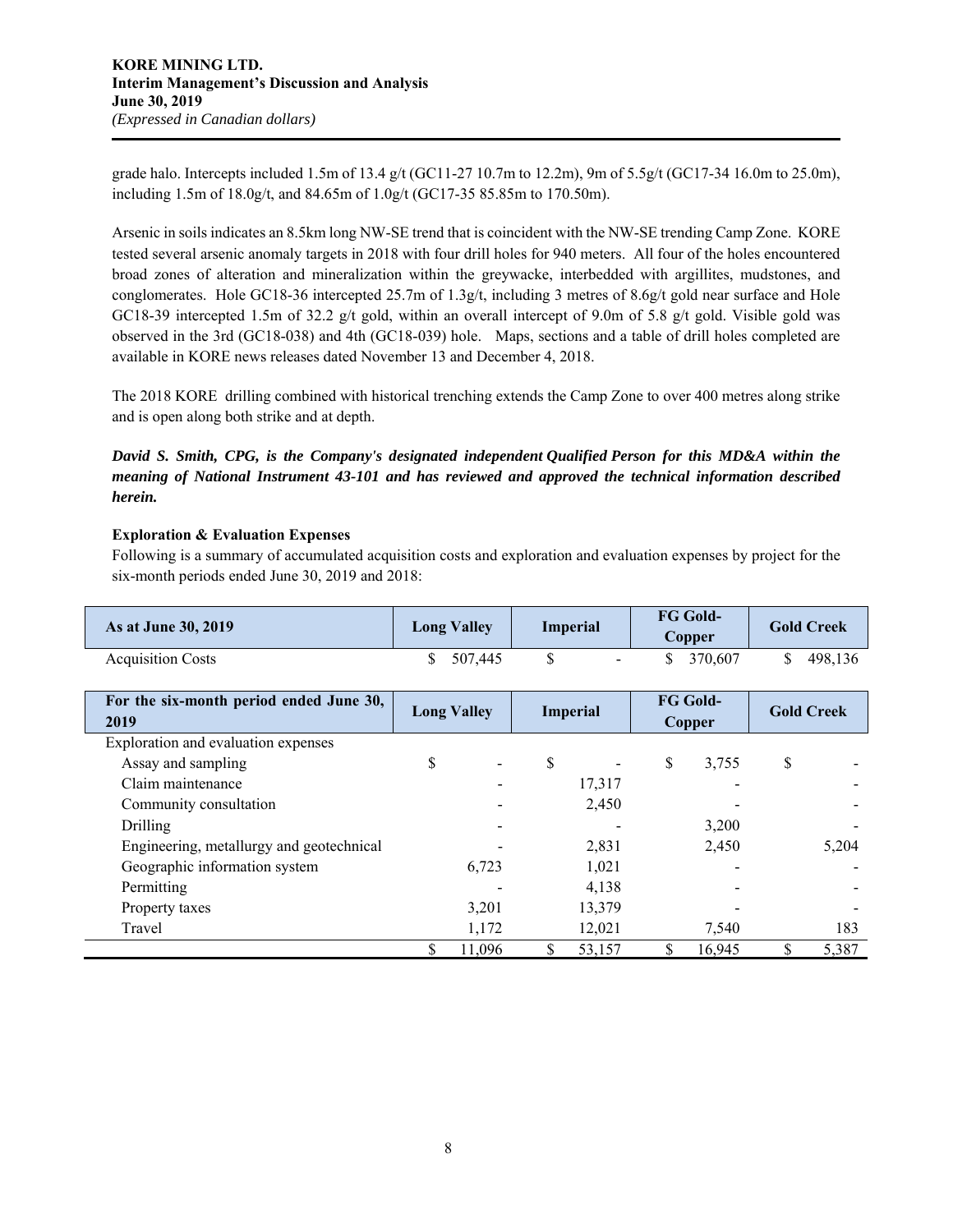## **KORE MINING LTD. Interim Management's Discussion and Analysis June 30, 2019**  *(Expressed in Canadian dollars)*

| As at June 30, 2018                             | Long<br><b>Valley</b>             | <b>Imperial</b>          | <b>FG Gold-</b><br>Copper | Gold<br><b>Creek</b> |  |
|-------------------------------------------------|-----------------------------------|--------------------------|---------------------------|----------------------|--|
| <b>Acquisition Costs</b>                        | \$509,089                         | \$<br>208,685            | \$                        |                      |  |
| For the six-month period ended June 30,<br>2018 | Long<br>Imperial<br><b>Valley</b> |                          | <b>FG Gold-</b><br>Copper | Gold<br><b>Creek</b> |  |
| Exploration and evaluation expenses             |                                   |                          |                           |                      |  |
| Claim maintenance                               | 23,664                            | \$<br>3.234              | \$                        | S                    |  |
| Engineering, metallurgy and geotechnical        | 8,016                             | 82,726                   |                           |                      |  |
| Geophysics                                      |                                   | $\overline{\phantom{a}}$ |                           |                      |  |
| Permitting                                      | 20,773                            | 321,242                  |                           |                      |  |
| Property taxes                                  |                                   |                          |                           |                      |  |
|                                                 | 52,453                            | 407,202                  | \$                        |                      |  |

## **Results of Operations**

For the three and six months ended June 30, 2019

During the three and six months ended June 30, 2019, the Company's net income was \$1,555,871 and \$1,043,632 respectively (2018 net loss of \$494,028 and \$1,058,718 respectively). Income was incurred in 2019 as a result of a one-time transaction for the sale of a royalty interest for net proceeds of \$2,348,745, and a gain on royalty sale of \$2,140,779. Expenses for both the three and six months were comparable where the three months ended June 30, 2019 increased from the comparative period by \$112,611, while expenses for the six months ended June 30, 2019 increased from the comparative period by \$61,810. The main contributors of the variances for the three months ended June 30, 2019 are:

- Marketing, advisory and investor relations expenses increased to \$164,160 (2018 \$25,961) which increased in the current quarter as the Company is now public. Investor relations expense includes conferences, presentations to investors as well as marketing materials, website maintenance and business development.
- Exploration and evaluation expenses decreased to \$63,601 (2018 \$237,758) due to a later start for the 2019 field programs.
- Share-based compensation costs increased to \$44,423 (2018 \$nil) for the stock options vested during the period
- Professional fees increased to \$112,041 (2018 \$54,338) and were incurred during the period in connection with the Company being public, including audit fees.

The main contributors of the variances for the six months ended June 30, 2019 are:

- Marketing, advisory and investor relations expenses increased to \$300,989 (2018 \$47,678) which increased in the current period as the Company is now public. Investor relations expense includes conferences, presentations to investors as well as marketing materials, website maintenance and business development.
- Exploration and evaluation expenses decreased to \$86,585 (2018 \$459,655) due to a later start for the 2019 field programs.
- Professional fees increased to \$166,085 (2018 \$61,898) and were incurred during the period in connection with the Company being public, including audit fees.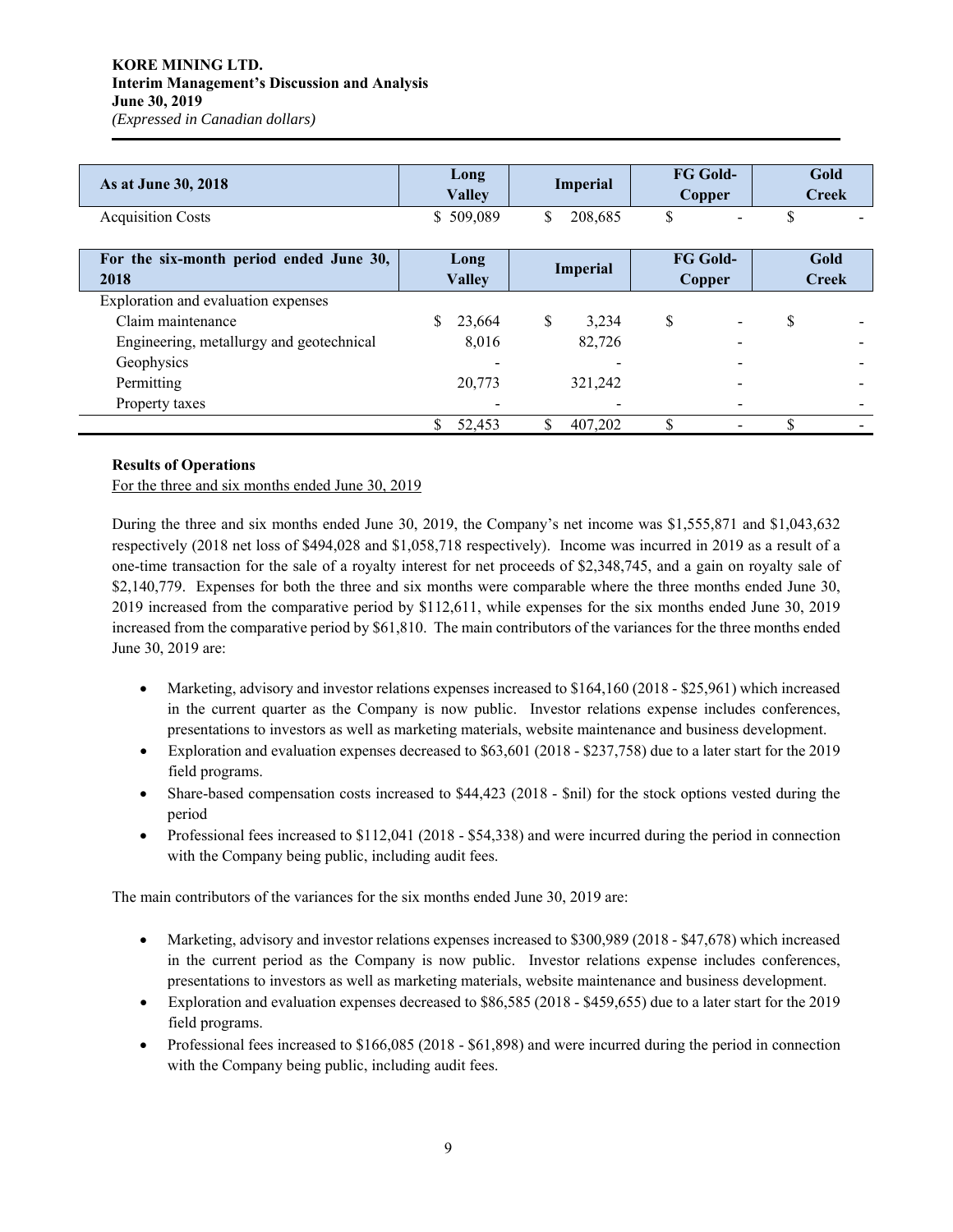## **Summary of Quarterly Results**

The following table sets forth selected quarterly financial information for each of the last eight quarters:

|                                                    | <b>Jun 30,</b><br>2019 | <b>Mar 31,</b><br>2019 | Dec 31,<br>2018 | <b>Sept 30,</b><br>2018 | <b>Jun 30,</b><br>2018 | <b>Mar 31,</b><br>2018 | Dec 31,<br>2017 | Sept 30,<br>2017 |
|----------------------------------------------------|------------------------|------------------------|-----------------|-------------------------|------------------------|------------------------|-----------------|------------------|
| Net income<br>$(\text{loss})$                      | \$1,555,871            | $(\$512,239)$          | $(\$3,077,613)$ | $(\$514,213)$           | $(\$477,407)$          | $(\$435,889)$          | $(\$456,530)$   | $(\$371,255)$    |
| Basic and<br>diluted<br>income (loss)<br>per share | \$0.02                 | $(\$0.01)$             | (S0.04)         | $(\$0.03)$              | $(\$0.03)$             | $(\$0.01)$             | $(\$0.02)$      | (\$0.03)         |

## **Liquidity, Capital Resources and Going Concern**

The consolidated financial statements have been prepared on a going concern basis which assumes that the Company will be able to realize its assets and discharge its liabilities in the normal course of business for the foreseeable future.

The continuing operations of the Company are dependent upon the Company's ability to arrange adequate financing in the near term. However, there can be no assurance that the Company will be able to obtain adequate financing in the future or that the terms of such financing will be favorable. If adequate financing is not available when required, the Company may be required to delay, scale back or eliminate various programs and may be unable to continue operations. The Company will seek such additional financing through debt or equity offerings, but there can be no assurance that such financing will be available on terms acceptable to the Company or at all.

As at June 30, 2019, the Company had a cash balance of \$2,886,841 and working capital of \$2,243,076 (December 31, 2018 – working capital deficiency \$925,770) with current liabilities of \$959,186 (December 31, 2018 - \$1,477,512). The Company has incurred losses since inception and does not generate any cash inflows from operations. For the six-month period ended June 30, 2019, the Company had a net income of \$1,046,833 as the result of a one-time sale of a royalty interest (June 30, 2018 – loss of \$1,058,718). Subsequent to June 30, 2019, the Company announced a financing for gross proceeds of \$3,000,000.

The Company may exercise discretion in the timing and amount of its expenditures, however, the Company's ability to carry out its planned exploration and development activities for at least the next twelve months is uncertain. These conditions indicate the existence of material uncertainties that may cast significant doubt upon the Company's ability to continue as a going concern. These consolidated financial statements do not reflect the adjustments to the carrying values of assets and liabilities should the Company be unable to continue as a going concern. These adjustments could be material.

## *Cash Used In Operating Activities*

Net cash used in operating activities during the six month period ended June 30, 2019 was \$1,276,665 (2018 - \$418,959), primarily for ongoing operating and exploration costs.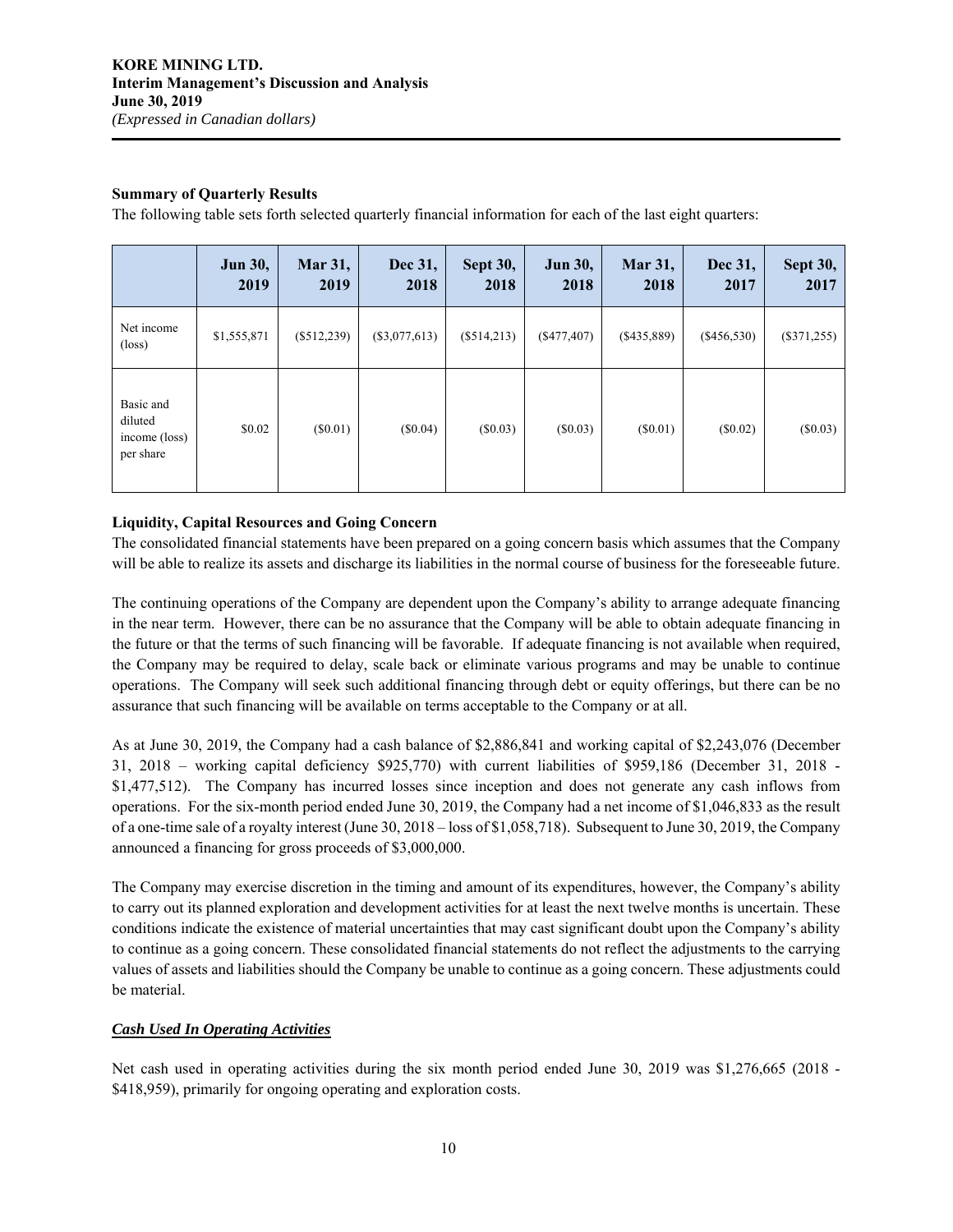## *Cash Provided by Financing Activities*

Total cash provided by financing activities during the six month period ended June 30, 2019 was \$1,757,974 (2018 - \$347,757), being the net proceeds from the private placement closed in May 2019.

# *Cash Provided by Investing Activities*

Total cash provided by investing activities during the six month period ended June 30, 2019 was \$2,348,745 (2018 - \$nil), being the net proceeds from the sale of the royalty interest in May 2019.

## **Outstanding Share Data**

The Company's authorized share capital consists of an unlimited number of common shares without par value. As of the date of this MD&A, there were 78,841,914 (June 30, 2019 – 78,441,914) shares issued and outstanding.

As of the date of this MD&A, the following shares, warrants and options were outstanding:

|                                  | <b>Number of</b>               | <b>Exercise Price</b> | <b>Expiry Date</b> |
|----------------------------------|--------------------------------|-----------------------|--------------------|
|                                  | <b>Shares/Options/Warrants</b> |                       |                    |
| Issued and Outstanding Shares    | 78,841,914                     |                       |                    |
| Warrants                         | 121,500                        | \$1.25                | June 10, 2020      |
| Agents' Warrants                 | 308,000                        | \$0.50                | October 21, 2020   |
| Warrants                         | 2,200,000                      | \$0.75                | October 21, 2020   |
| <b>Stock Options</b>             | 300,000                        | \$0.50                | November 2, 2021   |
| <b>Stock Options</b>             | 1,250,000                      | \$0.50                | November 1, 2023   |
| <b>Stock Options</b>             | 3,000,000                      | \$0.14                | January 12, 2024   |
| <b>Stock Options</b>             | 150,000                        | \$0.25                | May 9, 2024        |
| <b>Stock Options</b>             | 2,600,000                      | \$0.27                | July 3, 2024       |
| Fully Diluted at August 28, 2019 | 88,771,414                     |                       |                    |

## **Financial Instruments and Risk Management**

(a) Financial Instrument Classification

The Company`s financial instruments consist of cash, deposits, amounts receivable and trade and other accounts payable.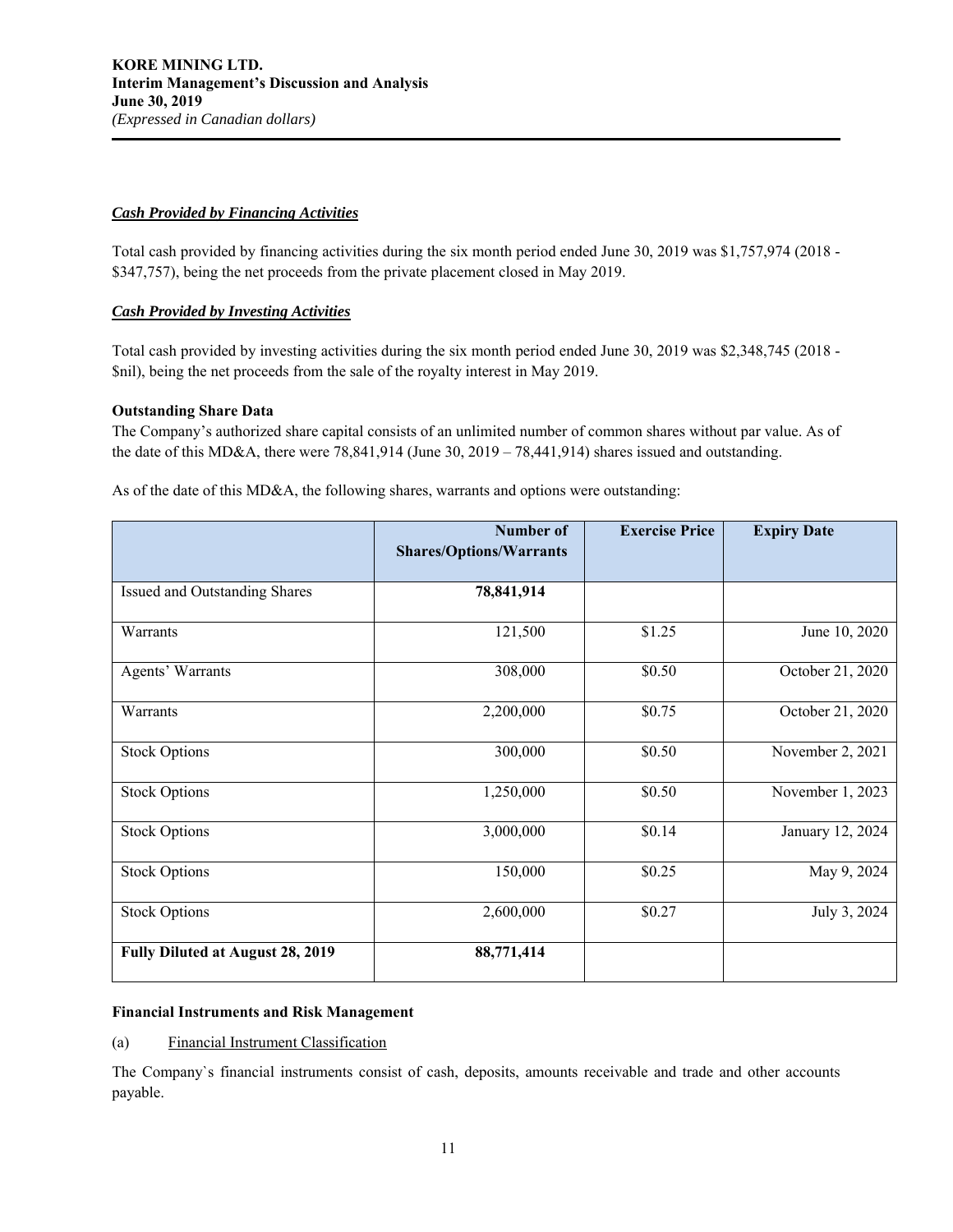Upon initial recognition, the Company measures its cash, amounts receivable, trade and other accounts payable at amortized cost.

The estimated fair market values of the Company`s financial instruments approximate their carrying values due to their short-term nature.

## (b) Financial Risk Management

The Company may be exposed to risks of varying degrees of significance which could affect its ability to achieve its strategic objectives. The main objectives of the Company's risk management processes are to ensure that risks are properly identified and that the capital base is adequate in relation to those risks. The principal risks to which the Company is exposed are described below.

## (c) Interest rate risk

Interest rate risk is the risk arising from the effect of changes in prevailing interest rates on the Company's financial instruments. The Company's cash balances held at financial institutions earn interest at rates which vary according to prevailing rates. The Company does not deem the associated interest rate risk to be material.

## (d) Credit risk

Credit risk is the risk of potential loss to the Company if a counter party to a financial instrument fails to meet its contractual obligations. The Company does not consider that it is exposed to any material credit risks.

## (e) Foreign currency risk

Foreign currency risk is the risk that the fair value of, or future cash flows from, the Company's financial instruments will fluctuate because of changes in foreign exchange rates. The Company maintains a portion of its cash reserves in United States dollars which are, therefore, subject to fluctuations in foreign exchange rates.

At June 30, 2019, the Company has certain monetary items denominated in United States Dollars. Based on these net exposures, a 10% appreciation or depreciation of the Canadian dollar against the United States dollar would result in an increase or decrease of \$30,000 in the Company's net loss.

## (f) Liquidity risk

Liquidity risk is the risk that the Company will not meet its financial obligations as they fall due. See "Liquidity, Capital Resources and Going Concern" section.

## **Related Party Transactions and Balances**

#### *Related party transactions*

During the six month period ended June 30, 2019, the related party transactions (excluding key management compensation) were as follows:

a) A company owned by a relative of a director and officer provided marketing consulting services of \$25,250 (June 30, 2018- \$24,740) for the six months ending June 30, 2019.

b) Amounts owing to related parties are unsecured, non-interest bearing and due on demand. As at June 30, 2019, \$278,496 (December 31, 2018 - \$635,746) is due to related parties.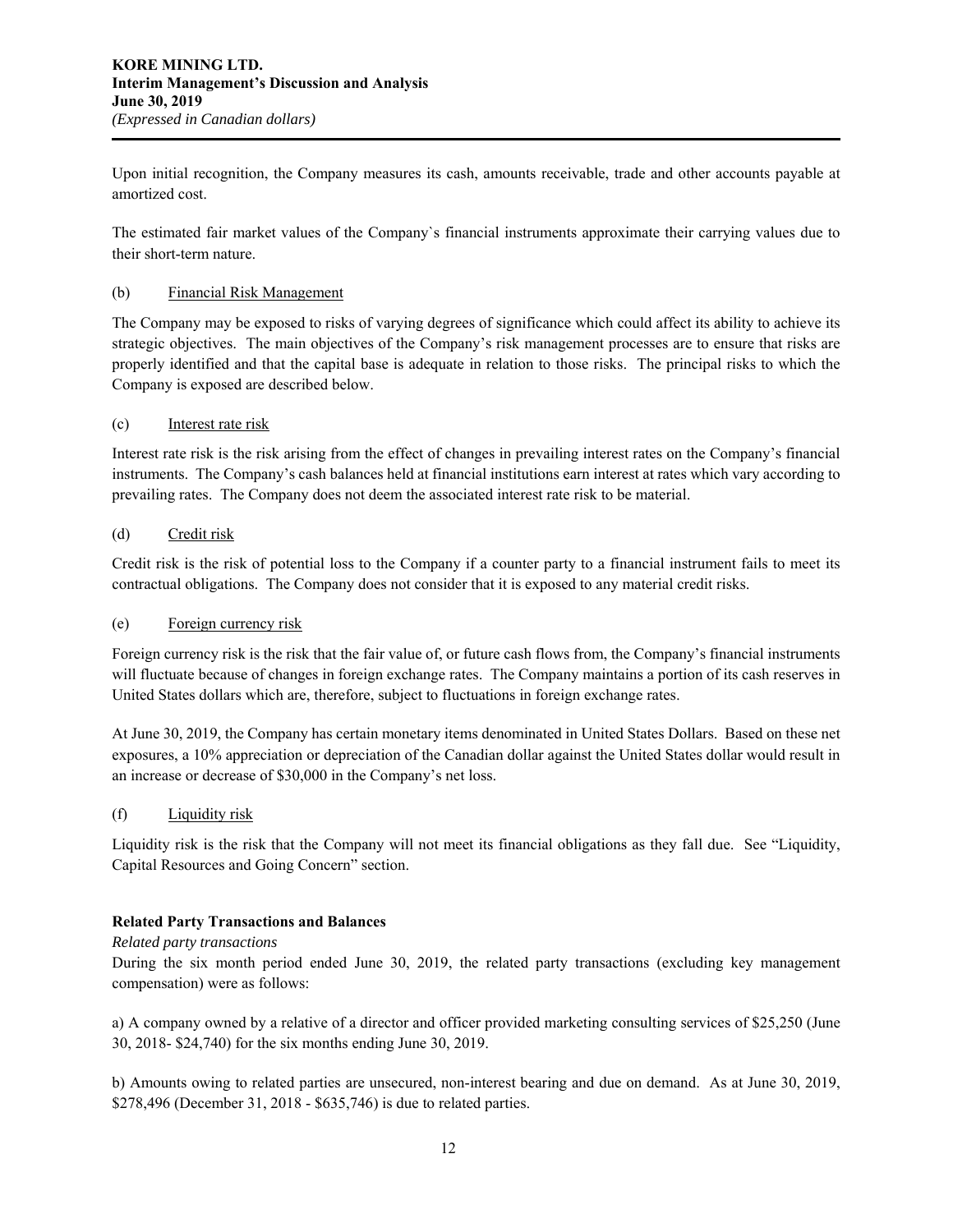### *Key management compensation*

Key management are those personnel having the authority and responsibility for planning, directing and controlling the Company and include the Chairman, President & Chief Executive Officer, Chief Financial Officer and Directors. For the six months ended June 30, 2019, total key management compensation was \$397,255, which includes management fees and salaries of \$273,500 and share-based compensation of \$123,755.

## **Significant judgments, estimates and assumptions**

The preparation of the Company's consolidated financial statements in conformity with IFRS requires management to make judgments, estimates and assumptions that affect the reported amounts of assets and liabilities and disclosures of contingent assets and liabilities at the date of the consolidated financial statements and the reported amounts of income and expenses during the reporting period. Estimates and assumptions are continually evaluated and are based on management's experience and other factors, including expectations of future events that are believed to be reasonable under the circumstances. Actual results could differ from these estimates.

## *Critical Judgments*

The preparation of these consolidated financial statements requires the Company to make judgments regarding the going concern of the Company as discussed in Note 2 to the interim consolidated financial statements.

The Company is also required to make significant judgments on the ongoing feasibility of exploration and evaluation assets, and whether there are indicators that the right to explore the specific area has expired or will be allowed to expire, that further exploration and evaluation plans have changed, or whether development of a specific area is unlikely to recover existing exploration and evaluation costs. If any of these indicators are present, management would need to assess whether the exploration and evaluation property should be impaired.

#### *Significant Estimates*

The determination of the Company's tax expense for the period and deferred tax assets and liabilities involves significant estimation and judgement by management. In determining these amounts, management interprets tax legislation in Canada and the US and makes estimates of the expected timing of the reversal of deferred tax assets and liabilities, the deferral and deductibility of certain items and the interpretation of the treatment for tax purposes for exploration and development activities. The Company is subject to assessment by Canadian and US tax authorities, which may interpret legislation differently which may affect the final amount or timing of the payment of taxes. The Company provides for such differences where known based on management's best estimate of the probable outcome of these matters.

### **Recent Accounting Standards**

On January 1, 2019, the Company adopted IFRS 16 – Leases, which is a new standard to establish principles for recognition, measurement, presentation and disclosure of leases with an impact on lessee accounting. Adoption of this standard did not have a significant measurement or disclosure impact on the Company's unaudited condensed interim consolidated statements.

We completed our assessment of the adoption of IFRS 16 and determined that there were no quantitative impacts or any significant disclosure impacts as the Company does not have any significant leases.

#### **Risks:**

#### *Mining Risks*

The Company is subject to the risks typical in the mining business including uncertainty of success in exploration and development; operational risks including unusual and unexpected geological formations, and other conditions involved in the drilling and removal of material as well as environmental damage and other hazards; risks that intended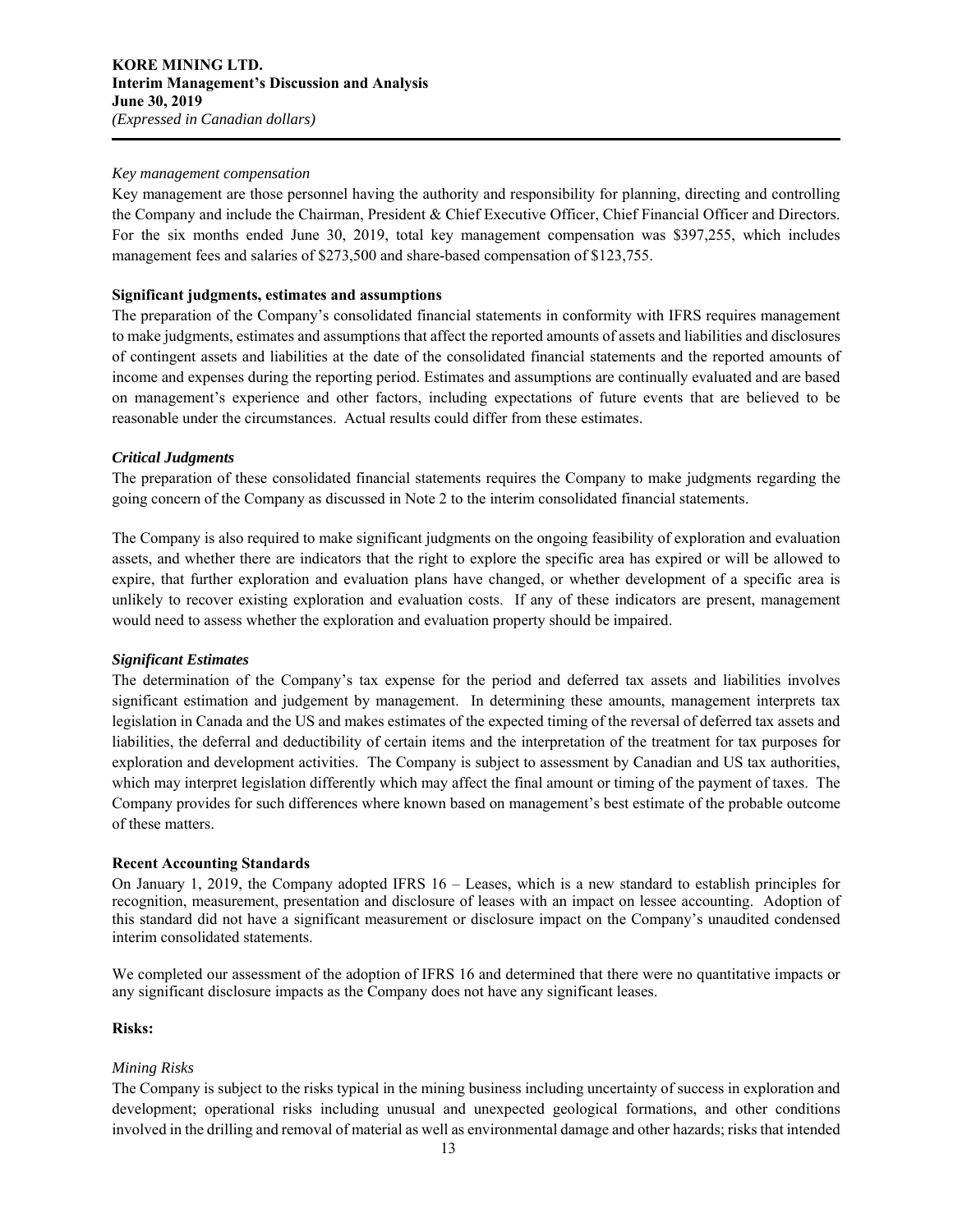drilling schedules or estimated costs will not be achieved; and risks of fluctuations in the price of commodities and currency exchange rates. Commodity prices are subject to volatile price movements over short periods of time and are affected by numerous factors, all of which are beyond the Company's control, including expectations of inflation, levels of interest rates, the demand for commodities, global or regional political, economic and banking crises and production rates in major producing regions. The aggregate effect of these factors is impossible to predict with any degree of certainty.

## *Business Risks*

Natural resources exploration, development, production and processing involve a number of business risks, some of which are beyond the Company's control. These can be categorized as operational, financial and regulatory risks.

• Operational risks include finding and developing reserves economically, marketing production and services, product deliverability uncertainties, changing governmental law and regulation, hiring and retaining skilled employees and contractors and conducting operations in a cost effective and safe manner. The Company continuously monitors and responds to changes in these factors and adheres to all regulations governing its operations. Insurance may be maintained at levels consistent with prudent industry practices to minimize risks however the Company is not fully insured against all risks nor are all such risks insurable.

• Financial risks include fluctuations in commodity prices, interest rates and foreign exchange rates, all of which are beyond the Company's control.

• Regulatory risks include possible delays in getting regulatory approval for transactions that the Board of Directors believe to be in the best interest of the Company, increased fees for filings, and the introduction of more complex reporting requirements, the cost of which the Company must meet in order to maintain its exchange listing.

#### **Outlook**

The Company's primary focus is the permitting of the Imperial Project and the exploration of the Long Valley, FG and Gold Creek Projects. In addition to the exploration at these Properties, the Company may evaluate other prospects worthy of exploration and development. The ability of the Company to do so is contingent upon its ongoing ability to raise the risk capital necessary to advance such prospects.

## **Approval**

The Board of Directors of the Company have approved the disclosure contained in this MD&A.

#### **Cautionary Note Regarding Forward Looking Statements**

Forward-looking statements look into the future and provide an opinion as to the effect of certain events and trends on the business. Certain statements contained in this MD&A constitute forward-looking statements. The use of any words such as "anticipate", "continue", "estimate", "expect", "may", "will", "project", "should", "believe" and similar expressions are intended to identify forward-looking statements. These forward-looking statements are based on current expectations and various estimates, factors and assumptions and involve known and unknown risks, uncertainties and other factors. Examples of where the company uses forward looking statements include when discussing exploration plans, operational plans and future expenditure expectations.

It is important to note that:

• Unless otherwise indicated, forward-looking statements in this MD&A describe the Company's expectations as of August 28, 2019.